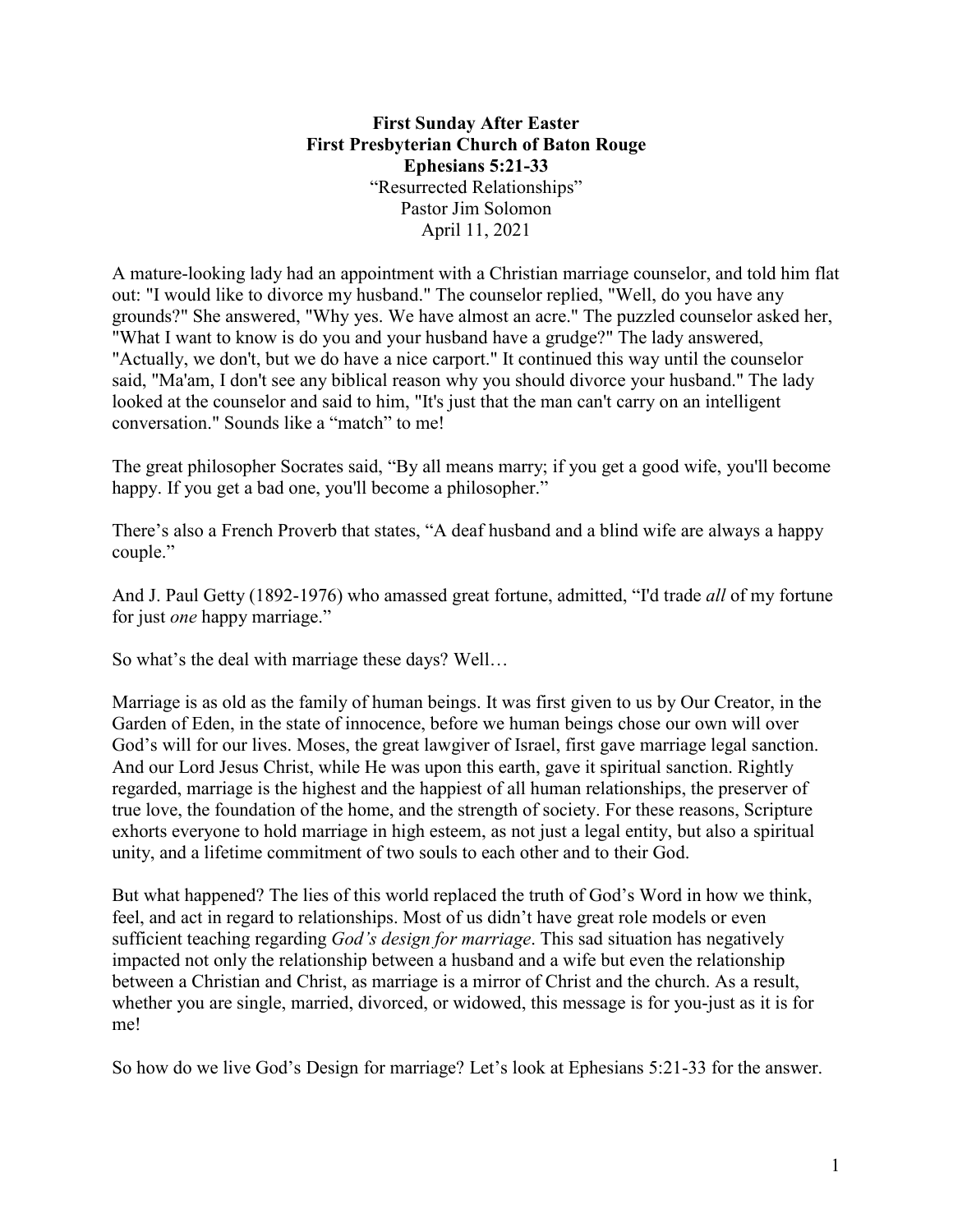## **First, church, put others above you (vs. 21).**

In verse 21 we read, "Submit to one another out of reverence for Christ."

This is God's Word to all of us as God's church, the Body of Christ, the Bride of Christ, currently married or not.

Submission: One word filled with many negative connotations and preconceived notions in our culture. Yet, it doesn't have to be that way. Submission is simply putting aside your rights for the sake of another's needs. That's what Jesus did when He put aside His right to be held in high honor as the creator of all things (Colossians 1:16) and the master of the universe (Philippians 2:10-11) for the sake of our needs, namely, our need for forgiveness (Isaiah 53, Romans 3:23), salvation (Romans 6:23), and guidance in this life and the next (Hebrews 10:19-25). That's true submission. And that's what God wants for *all* of us, as it's what's *best* for each of us.

The church is the bride of Christ. If we are out of order in our heavenly relationship, we will be out of order in our earthly relationships.

In Philippians 2:3-11 we read:

"Do nothing out of selfish ambition or vain conceit. Rather, in humility value others above yourselves, not looking to your own interests but each of you to the interests of the others. In your relationships with one another, have the same mindset as Christ Jesus: Who, being in very nature God, did not consider equality with God something to be used to his own advantage; rather, he made himself nothing by taking the very nature of a servant, being made in human likeness… He humbled himself by becoming obedient to death—even death on a cross. Therefore God exalted him to the highest place and gave him the name that is above every name, that at the name of Jesus every knee should bow, in heaven and on earth and under the earth, and every tongue acknowledge that Jesus Christ is Lord, to the glory of God the Father."

## **Second, wives, help your husbands** *lead* **you (vv. 22-24).**

Verses 22 through 24 of our text: "Wives, submit to your husbands as to the Lord. For the husband is the head of the wife as Christ is the head of the church, his body, of which he is Savior. Now as the church submits to Christ, so also wives should submit to their husbands in everything."

Wives and future wives, submitting means being willing to *follow* your husband rather than *lead* him, even if you may be the more *natural* leader, in order to enjoy God's *supernatural* blessings. But you would need to trust more in your heavenly husband than your earthly one to benefit from this arrangement.

Your husband needs *help* and encouragement in leading you as God wants him to lead you. Yes, sometimes this includes loving him enough to tell him what he needs to hear whether or not it's what he wants to hear, yet in a way that is convicting but not condemning, productive and not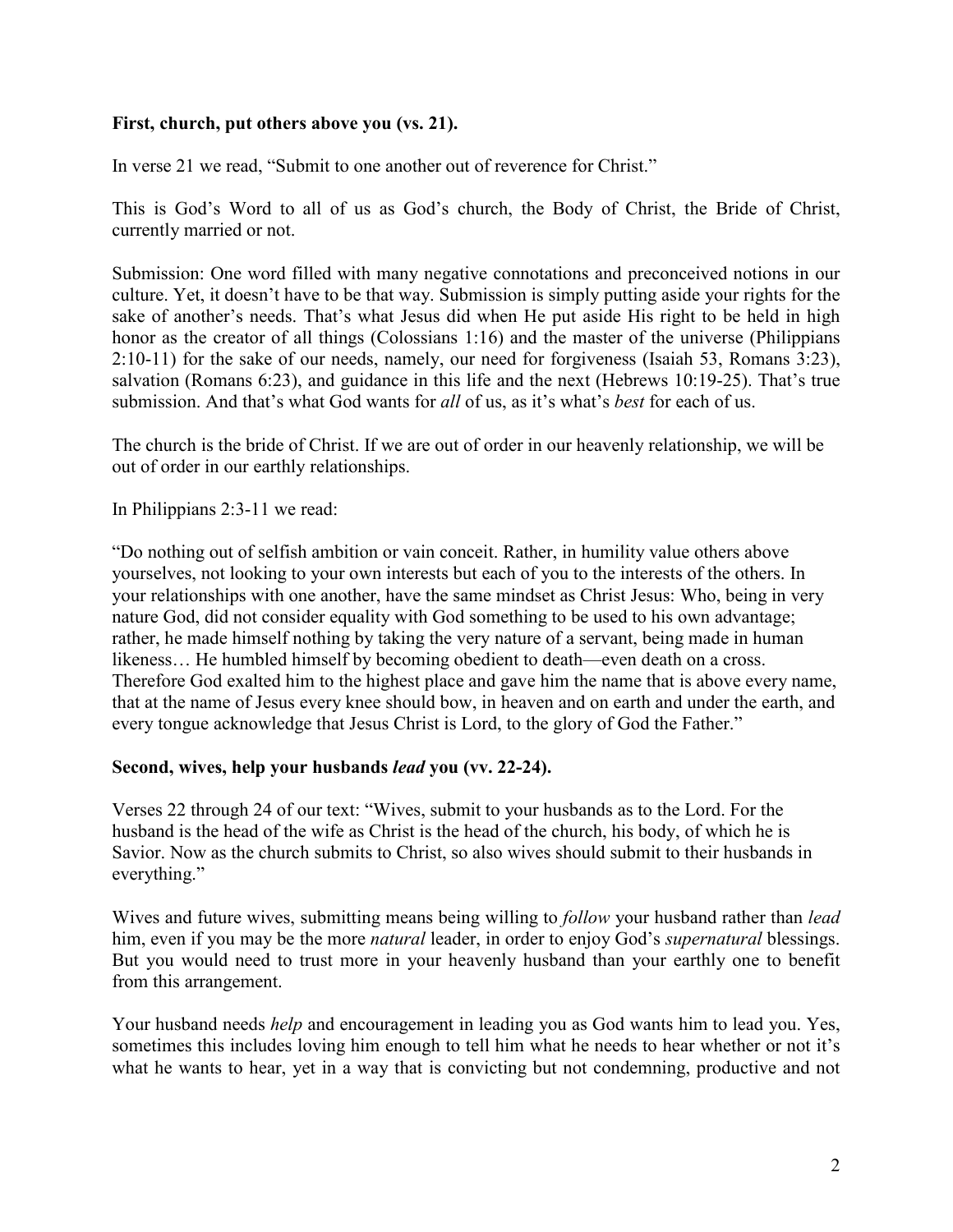destructive, as it is truthful yet graceful. Then you will be helping him lead *you* the way Christ leads *him*.

In a culture that continually knocks men down, wives have the wonderful opportunity to build them up.

Adam and Eve, the first husband and wife, had unique circumstances. Some say they had the world's *only* perfect marriage. She couldn't talk about the man she might've married and he couldn't complain that his mother was a better cook!

Nevertheless, Adam was said to need a "helper" for many reasons. All husbands do when it comes to being all Christ created them to be.

When a wife does well in her role as helper, the husband is *secure* in his role as *leader* because his wife isn't trying to fulfill that role herself.

Helping your husband lead includes "submitting" your *thoughts*, *feelings* and *concerns* on any and every issue so that he has an opportunity to make the right decision on anything that would affect you and your family. It doesn't include submitting to anything sinful, illegal, or immoral. However, it may include submitting to what is *uncomfortable*, such as a move to another state based on his calling and career rather than yours.

You may have heard it said that marriage is more about holiness than happiness. Yet, happiness isn't the worst thing to desire. When I think about the few "happy" wives I've known over the years, some of them in their 90s now, and some long-gone, I think of this: A happy wife sometimes *has* the best husband, but more often than not, she makes the *best* of the husband she has.

That's why, once you say, "I do," you never say, "I don't." That's also why it's wise, *before* marriage, to refuse to be yoked to someone who refuses to be yoked to Christ, or you'll be heading in different directions and you'll be very frustrated in your marriage, which could then cause you to turn *from* Christ rather than *towards* Him. Don't settle through being unequally yoked. The couple that prays together stays together.

Also, *after* marrying, during times of trials in marriage, remember that God is the only third party in marriage that can make it work. Don't lose the vision of what Paul quoted from Genesis, the "one flesh" relationship, as communication and forgiveness along with repentance, leads to oneness, if you each do your part in turning over a new leaf where necessary rather than pointing the finger at the other person. Don't break your vows, as marriage isn't simply for better, for richer, and in health, but also for worse, for poorer and in sickness. Besides, *trials* are often what leads to *triumphs* in becoming less self-centered and more Savior-centered. Why? Because your ultimate fulfillment and contentment in life will come not from your husband's current *condition* as a spouse but rather your own eternal *position* as God's child.

## **Third, husbands,** *help* **your wives follow you (vv. 25-33).**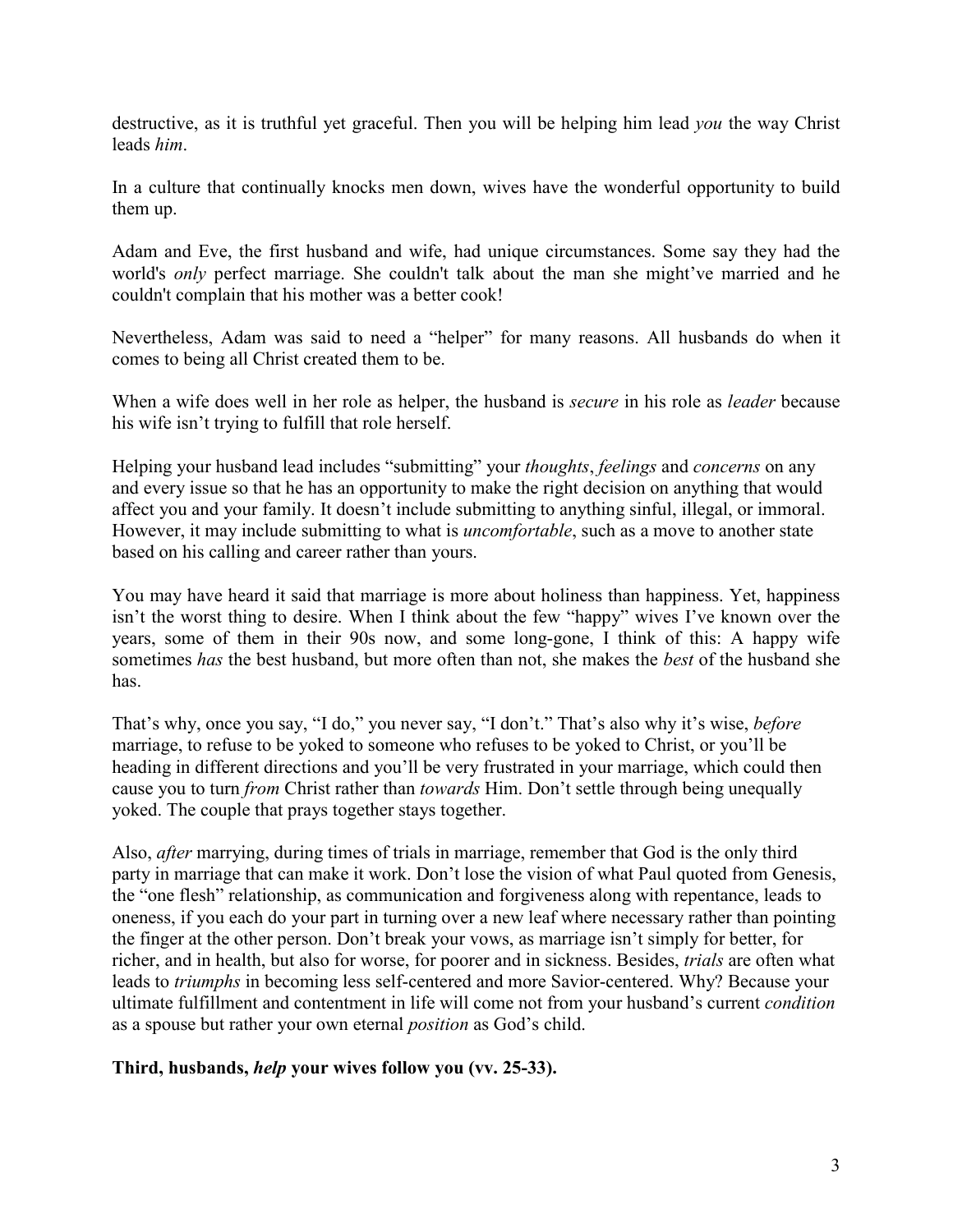We read in verses 25 through 33, "Husbands, love your wives, just as Christ loved the church and gave himself up for her to make her holy, cleansing her by the washing with water through the word, and to present her to himself as a radiant church, without stain or wrinkle or any other blemish, but holy and blameless. In this same way, husbands ought to love their wives as their own bodies. He who loves his wife loves himself. After all, no one ever hated his own body, but he feeds and cares for it, just as Christ does the church-for we are members of *his* body. 'For this reason a man will leave his father and mother and be united to his wife, and the two will become one flesh.' This is a profound mystery-but I am talking about Christ and the church. However, each one of you also must love his wife as he loves himself, and the wife must respect her husband."

It's true that God's Word exhorts wives to submit to their husbands. It's also true that God's Word commands husbands to love their wives. Wives, don't think your husbands have the easier role! Husbands, don't think your wives are your servants! Why not? In light of Genesis 1:27, 2:18-25, and the rest of God's Word, we know that the two are equally significant but not "equal," as they are not the "same," nor would God want them to be. If that were what God intended, He would have created humanity with only one gender and some other creative way of reproducing itself. Instead, we have two. At the same time, we realize that God's design for marriage is not the "dictator-doormat" model of marriage, whether the husband is the dictator or the wife is. Neither is it "Laisser-faire," where anything goes. Finally, it is not a democracy and definitely not a "partnership," where each spouse keeps track of how many contributions the other spouse makes to ensure that everything is tallied up in a way that is fair and equitable, without one party shorting the other when it comes to roles and responsibilities.

A husband is called to love his wife as Christ loved the church. In other words, a husband is called to die. To what does he die? He dies to himself, even his own rights, for the sake of his wife's needs. And what does she need? She needs to be encouraged and empowered to be all that Christ created her to be as a woman, a wife, a mother, a contributor to the community, and a witness of Christ in this world.

What I've experienced over the last 26 years as Anne's husband is that a wife will joyfully rather than begrudgingly submit to her husband's leadership if he first solicits her thoughts, feelings and concerns on any and every issue before making a decision that would affect the two of them and their family. If he does this consistently, she will see that he is leading not so much for his own sake as for hers.

Husbands, and future husbands, or widowers who want to speak wisdom into the roles of other husbands, we can't lead others unless we're led ourselves. I find that if I don't closely follow Jesus, I end up making it more difficult for Anne to follow me. Yet, she still is responsible to Jesus, not Jim, for submitting to me. Nevertheless, I'd be foolish to make that more of a burden than a blessing to her.

Anne once sent me a card that I used to carry around with me in the days of paper day-timers as a "reminder" to stay on the right path. It said, "It's easy for me to stay behind you because you keep the Shepherd before you. Thank you for letting Him lead you as you lead me."